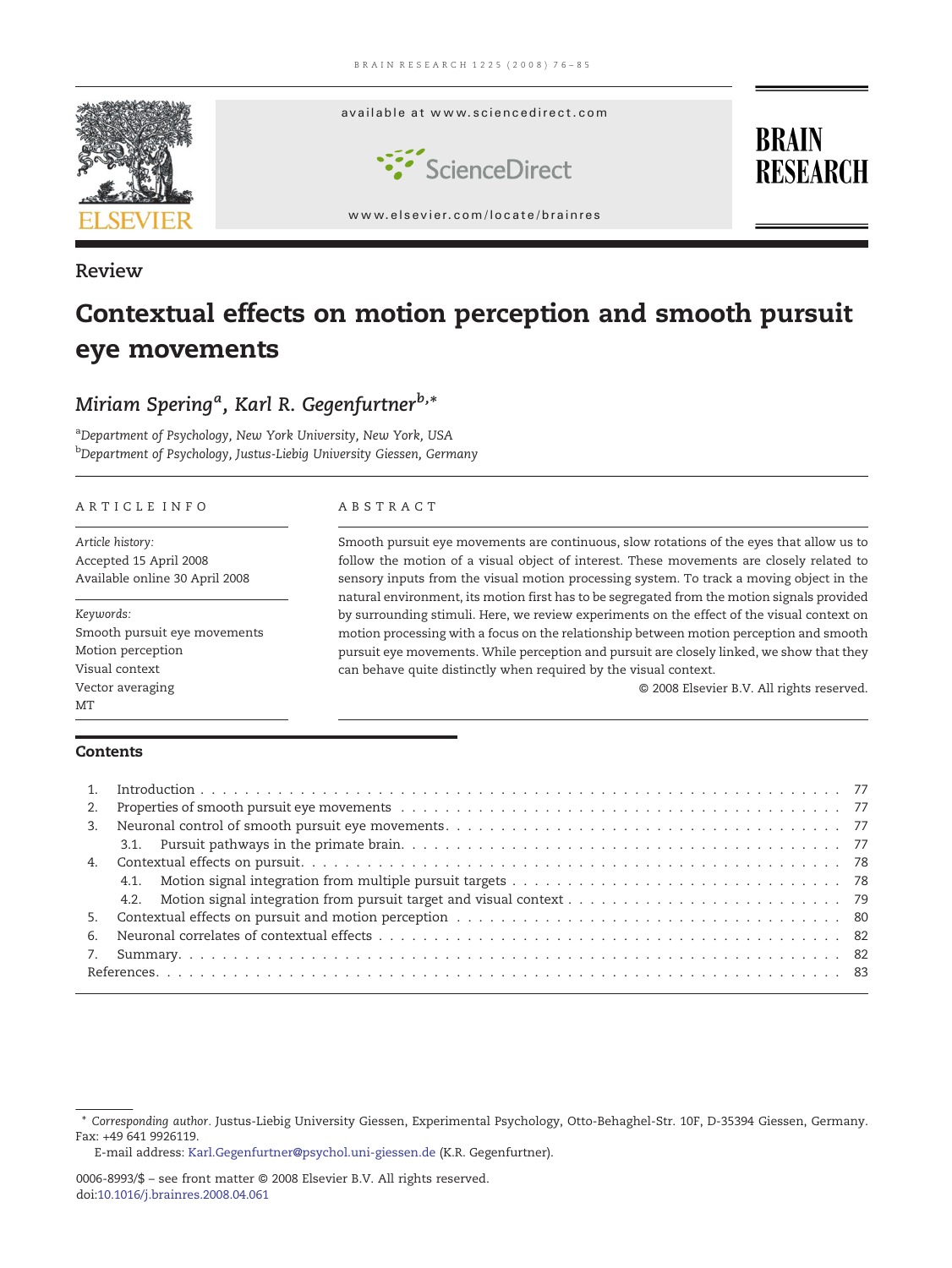#### 1. Introduction

The analysis of visual motion is a fundamental ability of the visual system and plays a functional role in scene perception and the control of motor action ([Nakayama, 1985\)](#page-8-0). Visual motion signals are crucial for the generation of smooth pursuit eye movements [\(Lisberger and Westbrook, 1985; Tychsen and](#page-8-0) [Lisberger, 1986](#page-8-0)). Because of their close connection to motion perception, pursuit eye movements have been studied extensively to gain a better understanding of how visual motion signals control motor behavior, and how the sensory and motor system interact on a cortical level. We review studies that compare motion perception and pursuit, in particular in complex and dynamic visual situations. While there is good agreement between perception and pursuit in many simple situations, we



Fig. 1 – (a) Position and (b) velocity responses to a rightward moving target. The target (T) initially steps to the left for 1.8 deg, and then starts to move back across the fovea. This so-called step-ramp procedure [\(Rashbass, 1961\)](#page-8-0) prevents early catch-up saccades. The eye (E) does not respond to the retinal position error created by the target step, but follows the smooth motion to the right. After a latency of ~100 ms, the eye accelerates and reaches steady-state velocity after ~150–200 ms, marking the beginning of the closed-loop phase. Eye velocity oscillates around target velocity at a frequency of ~2 Hz.

show that they can have distinctly different functional properties when more complex stimuli are used.

#### 2. Properties of smooth pursuit eye movements

Pursuit eye movements are slow rotations of the eyes that serve to keep gaze on a moving visual object of interest. By compensating for object motion pursuit eye movements enhance high acuity vision ([Carpenter, 1988; Ilg, 1997; Land, 1999;](#page-7-0) [Leigh and Zee, 2006\)](#page-7-0). Even though pursuit eye movements are considered slow with respect to their velocity, they are quite fast with respect to their latency, which is on the order of 80–150 ms in humans, and 65–120 ms in monkeys [\(Carl and](#page-7-0) [Gellman, 1987; Lisberger et al., 1987; Robinson, 1965\)](#page-7-0). Human observers are usually able to track a target moving in the range of 1–100 deg/s. However, pursuit is often too slow, especially when target velocity exceeds 30 deg/s. To compensate for retinal image slip, smooth eye motion is supported by catchup saccades ([DeBrouwer et al., 2002; Rashbass, 1961](#page-7-0)).

The pursuit response is usually separated into an open-loop phase (the first 140 ms after initiation), and a closed-loop or steady-state phase ([Lisberger et al., 1987; Tychsen and Lisberger,](#page-8-0) [1986](#page-8-0)). During the open-loop phase, pursuit is primarily driven by the target's retinal image velocity, because an internal signal about the eye velocity is not yet available to the system. In the early phase of initiation (0–20 ms), the eye starts to accelerate in the direction of the target, and in the later phase (20–100ms), eye velocity is gradually adjusted to target velocity (see Fig. 1).

During the closed-loop phase, pursuit is maintained by an internal signal, and velocity errors are corrected by reducing retinal image slip [\(Newsome et al., 1989; Robinson et al., 1986](#page-8-0)). With the exception of the early open-loop response (0–40 ms), which seems to be largely unaffected by stimulus features, pursuit eye movements clearly depend on the visual properties of the moving stimulus [\(Lisberger et al., 1987; Lisberger and](#page-8-0) [Westbrook, 1985; Tychsen and Lisberger, 1986](#page-8-0); for reviews see [Keller and Heinen, 1991; Krauzlis, 2004, 2005; Ilg, 1997; Thier and](#page-8-0) [Ilg, 2005\)](#page-8-0). In this review, we focus on studies that examined the role of non-target visual signals for pursuit initiation and maintenance.

#### 3. Neuronal control of smooth pursuit eye movements

As a basis for understanding the relationship between smooth pursuit eye movements and visual motion processing, we will briefly outline the anatomical pathways underlying the generation of pursuit in the primate brain, with a focus on cortical areas that process visual information. Excellent reviews exist that provide a detailed description of pursuit pathways ([Ilg, 1997; 2002; Keller and Heinen, 1991; Krauzlis,](#page-7-0) [2004; 2005; Leigh and Zee, 2006; Thier and Ilg, 2005](#page-7-0)) and motion processing in the brain [\(Born and Bradley, 2005; Britten, 2003](#page-7-0)).

#### 3.1. Pursuit pathways in the primate brain

Visual motion signals are the most important input for the pursuit system. Motion information enters the primary visual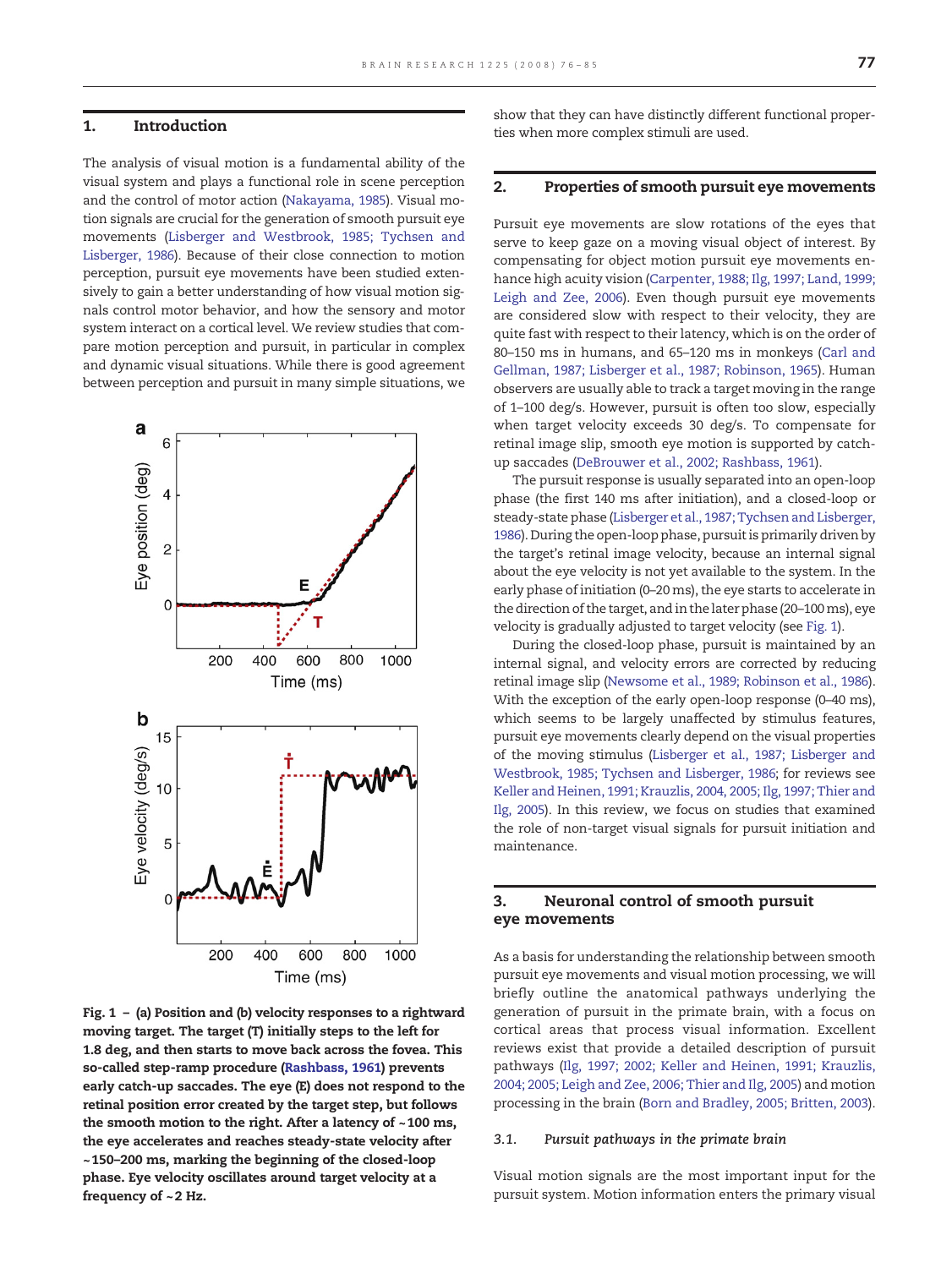cortex (V1) via the magnocellular layers of the lateral geniculate nucleus (LGN). Neurons in area V1 are selective for orientation, direction, and spatial frequency, and respond best to motion signals within local regions of visual space, or to components of complex patterns [\(Movshon et al., 1985\)](#page-8-0). The integration of local motion signals and the analysis of pattern motion are achieved by area MT (V5), a cortical area in the medial temporal sulcus with large receptive fields [\(Born and](#page-7-0) [Bradley, 2005; Rust et al., 2006](#page-7-0)). Microstimulation in area MT during pursuit eye movements results in an increase in steadystate pursuit velocity [\(Groh et al., 1997\)](#page-7-0). Chemical lesions of area MT in the monkey result in deficits in the perception of velocity of a moving target, and impair pursuit initiation as well as saccades to moving targets ([Newsome et al., 1985\)](#page-8-0). Many studies on the relationship between pursuit eye movements and motion perception have therefore focused on this particular brain area. However, motion information for perception and pursuit is also processed in the middle superior temporal area (MST), and possibly in higher cortical areas ([Ilg](#page-7-0) [and Churan, 2004](#page-7-0)).

Neurons in area MST respond to object motion, and are important for pursuit maintenance. Lesions in area MST in the monkey lead to deficits in pursuit for targets moving towards the lesioned hemifield [\(Duersteler and Wurtz, 1988](#page-7-0)). Microstimulation in area MST boosts pursuit velocity during tracking towards the stimulated side, and decreases velocity during tracking away from the side of the stimulation ([Komatsu and Wurtz, 1989](#page-8-0)). The dorsal part of area MST (MSTd) is crucial for the analysis of optic-flow information ([Duffy and Wurtz, 1991\)](#page-7-0) and direction of heading [\(Ben et al.,](#page-7-0) [2003\)](#page-7-0). The ventrolateral part of area MST (MSTl) is related to the analysis of object motion in space. MSTl neurons are important for the generation of goal-directed eye and hand movements (pursuit and manual tracking) to a moving object ([Ilg and Schumann, 2007\)](#page-7-0). These neurons also discharge before the actual onset of pursuit and to play a role in the generation of predictive pursuit ([Ilg and Thier, 2003; Newsome et al., 1988;](#page-7-0) [Thier and Ilg, 2005](#page-7-0)).

Areas MT and MST have reciprocal connections with frontal and parietal areas with pursuit-related activity, such as the frontal eye fields (FEF), the supplementary eye fields (SEF), the lateral intraparietal area (LIP), and the ventral intraparietal area (VIP). A subregion of the FEF in the ventral inferior part, the frontal pursuit area (FPA), has emerged as one of the most important cortical areas controlling smooth pursuit eye movements [\(Fukushima, 2003; Krauzlis, 2004](#page-7-0)). When neurons in the FPA are microstimulated during fixation, pursuit eye movements can be elicited ([Gottlieb et al., 1994\)](#page-7-0). Microstimulation during ongoing pursuit leads to a boost in pursuit gain [\(Tanaka](#page-9-0) [and Lisberger, 2001\)](#page-9-0). The SEF, on the other hand, is involved in coding anticipatory pursuit, as shown by microstimulation in that area [\(Missal and Heinen, 2004\)](#page-8-0). Single-cell recordings show that a large number of neurons in area VIP are "pursuit neurons" that are highly tuned to direction and velocity, but seem to reflect extraretinal rather than visual information to guide smooth pursuit ([Schlack et al., 2003\)](#page-8-0). A pattern of direction-specific pursuit-related activity was also found in single-cell recordings in area LIP [\(Bremmer et al., 1997](#page-7-0)).

From cortical areas MT/MST, and parietal and frontal areas, pursuit-related information is transmitted to the pontine nuclei in the brainstem and the cerebellum for the assembly of motor commands from visual and ocular inputs. A second route from extrastriate cortex to the cerebellum goes via the pretectal nucleus of the optic tract (NOT), which is known to control the optokinetic reflex and the ocular following response. A detailed description of cerebellar pursuit control can be found in [Leigh](#page-8-0) [and Zee \(2006\)](#page-8-0). The network of pursuit areas along the corticopontine-cerebellar pathway that emerged from lesioning studies, microstimulation and single-cell recordings in the nonhuman primate brain is complemented by imaging and patient studies in humans (fMRI: e.g., [Konen et al., 2005](#page-8-0); patients: e.g., [Heide et al., 1996](#page-7-0)).

#### 4. Contextual effects on pursuit

In our natural environment, objects of interest are usually embedded in a richly structured, dynamic visual context. In order to track such a visual object with the eyes, its motion has to be segregated from other motion signals in the visual context. The spatial integration of target and context motion signals has been studied by having observers track a pursuit target in the presence of a second moving object, or in front of a stationary or moving textured background.

#### 4.1. Motion signal integration from multiple pursuit targets

When the visual system is confronted with multiple (in most studies: two) objects that move into different directions and at different velocities, motion information from the two objects is integrated. In a paradigm introduced by [Lisberger and Ferrera](#page-8-0) [\(1997\),](#page-8-0) a monkey had to fixate a central spot, while two stimuli moved towards the fixation location. Upon reaching the fovea, one of the two stimuli disappeared (the distractor), while the other stimulus continued to move into its original direction (the target), and had to be tracked. No prior information about target identity was given. The monkeys' pre-saccadic openloop pursuit response followed the vector average of the two stimuli. A similar vector averaging response in open-loop pursuit was obtained when one of the two motion signals was evoked by a visual object, while the other was produced by microstimulating cortical cells in area MT of the awake monkey [\(Groh et al., 1997](#page-7-0)). When monkey or human observers were attentionally cued to pursue one of the two objects, pursuit was strongly biased towards the target and followed a winner-take-all response [\(Ferrera and Lisberger, 1997; Garbutt](#page-7-0) [and Lisberger, 2006; Kowler, 1990\)](#page-7-0), but with a cost in latency ([Ferrera, 2000; Ferrera and Lisberger, 1995](#page-7-0)).

When human observers were informed about target and distractor identity, the oculomotor system compensated for the irrelevant distractor, and the eye vertically curved away from the distractor ([Spering et al., 2006\)](#page-9-0). This curvature effect was found in open-loop and closed-loop pursuit. Interestingly, the pursuit response shifted from vertical curvature to winner-take-all behavior, when the time and location of distractor appearance were predictable ([Spering et al., 2006\)](#page-9-0).

Curvature effects into the opposite direction to a second stimulus were also obtained in reaching movements ([Tip](#page-9-0)[per et al., 1997](#page-9-0)), and in saccades [\(Sheliga et al., 1995](#page-9-0)). These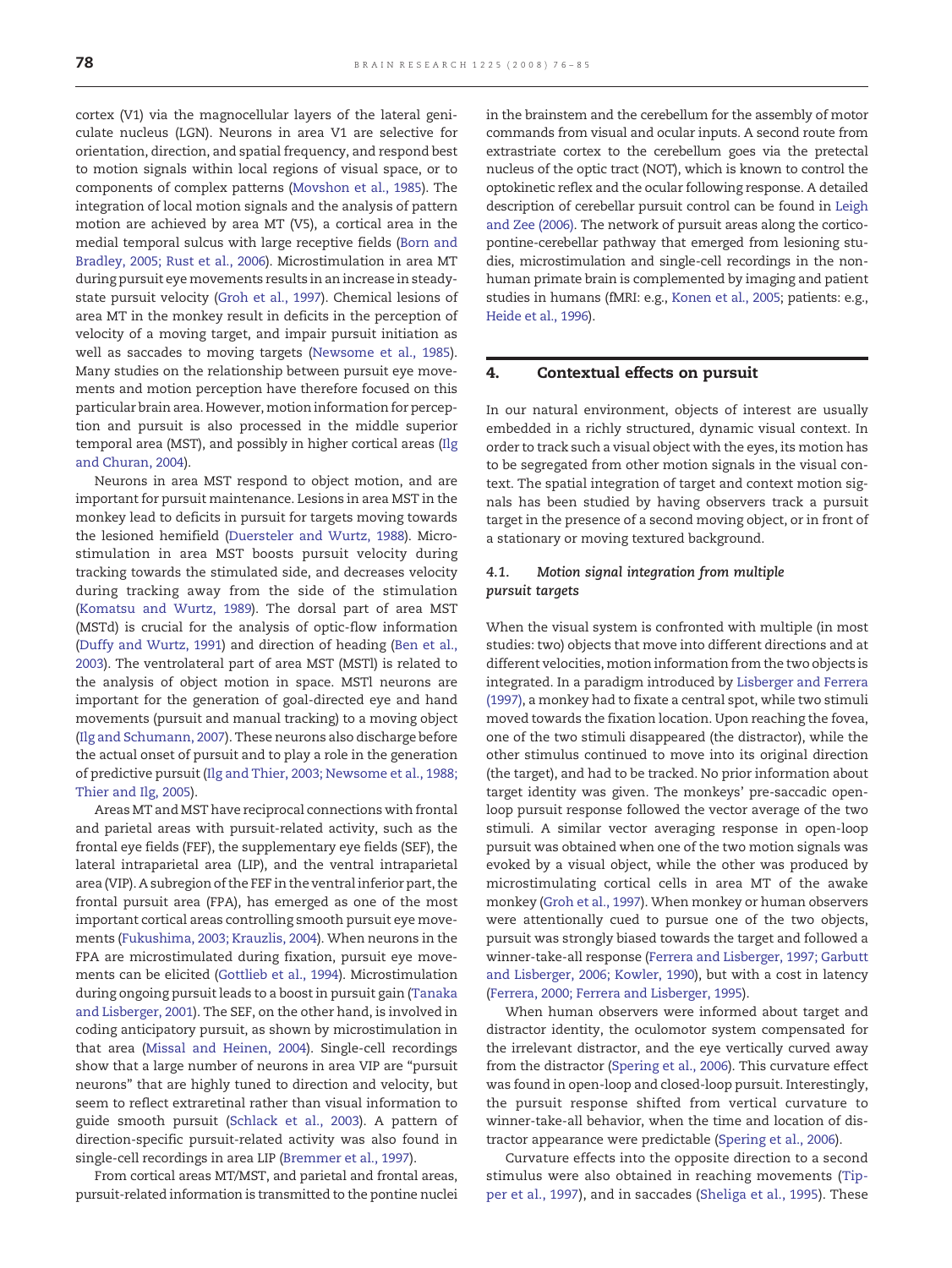<span id="page-3-0"></span>distractor-related curvature effects on eye and hand movements are small but stable, and occur even in response to an ignored ([Doyle and Walker, 2001; Spering et al., 2006\)](#page-7-0) or remembered distractor [\(Theeuwes et al., 2005\)](#page-9-0). Most studies have attributed this effect to the inhibition of a programmed response to the distractor, in line with the premotor theory of attention: The distractor is attended, a motor movement towards the distractor is programmed, and the movement subsequently has to be suppressed (e.g., [Rizzolatti et al., 1987; Tipper](#page-8-0) [et al., 1997\)](#page-8-0).

To summarize, when more than one moving object is present in the visual field, the resulting pursuit velocity can either follow a vector averaging, a motion contrast, or a winnertake-all response. The type of response depends on (1) the stage of the pursuit response, (2) the uncertainty about the identity of the target object, (3) the uncertainty regarding the time and location of distractor appearance, (4) the salience of the two objects, and (5) and the locus of attention. The higher the uncertainty and the more physically equivalent the two objects are, the more likely will the response follow the vector average. When one object is made more salient than the other, either by boosting its physical properties or by directing attention to it, the response shifts to a winner-take-all behavior pattern. Finally, motion contrast responses occur when the distractor is predefined, but unpredictable, and can therefore not be ignored completely. Depending on the nature of the target and distractor, the visual motion system therefore uses different strategies to optimally accomplish different tasks for the motor response: tracking with high precision (winner-take-all), minimizing choice errors (vector averaging), and avoiding motor planning errors (motion contrast).

#### 4.2. Motion signal integration from pursuit target and visual context

The segregation of object motion from background motion is usually accomplished by the visual system without much effort [\(Albright and Stoner, 2002; Roelfsema, 2006\)](#page-7-0). But under some circumstances our visual system fails and cannot resolve the interaction of target and context motion signals. Gestalt psychologist Karl [Duncker \(1929\)](#page-7-0) provided an early report of a phenomenon termed "induced motion", in which a stationary, fixated target object appeared to move into the opposite direction to a second moving object in the periphery. The second moving object was either a target object of the same size as the fixated object, a frame surrounding the fixation point, or a moving background. In the "Duncker illusion", the visual system seems to rely on the second moving object, the moving frame, or the background as a stable frame of reference. If the second moving object is assumed to be stationary, the foreground object, which is physically stationary, receives an illusory motion component and is perceived to move into the opposite direction to the reference object.

The perceptual effects of induced motion are large and impressive (see [Anstis and Casco, 2006; Nawrot and Sekuler,](#page-7-0) [1990; Zivotofsky et al., 1995](#page-7-0)), and are responsible for illusions in everyday life, such as perceiving the moon "racing" through the clouds. Illusory motion affects the direction of saccades [\(Zivotofsky et al., 1998\)](#page-9-0), pointing movements ([Soechting et al.,](#page-9-0) [2001](#page-9-0)), and the initiation of the optokinetic nystagmus ([Waespe](#page-9-0)

[and Schwarz, 1987](#page-9-0)). Smooth pursuit eye movements to a single moving object can also be affected by additional motion signals in the vicinity, either from a second moving single object, as outlined above, or from a visual context.

Table 1 summarizes findings from behavioral studies conducted on humans or monkeys, in which eye movement

#### Table 1 – Overview of results from behavioral studies in humans and monkeys on context effects on pursuit eye movements (adapted from [Spering and Gegenfurtner,](#page-9-0) [2007a](#page-9-0))

|                                                     | No effect                                                               | Pursuit<br>enhancement                                                                                                                       | Pursuit<br>impairment                                                                                              |
|-----------------------------------------------------|-------------------------------------------------------------------------|----------------------------------------------------------------------------------------------------------------------------------------------|--------------------------------------------------------------------------------------------------------------------|
| Context<br>stationary                               | No effect on<br>velocity (2)                                            |                                                                                                                                              | Reduction in<br>initial<br>acceleration<br>(7, 11, 12)                                                             |
|                                                     | No effect on<br>latency<br>(4, 11, 12)                                  |                                                                                                                                              | Reduction in<br>steady-state<br>velocity<br>(1,3,4,5,7,11,14)<br>Longer latency<br>(7, 14)                         |
| Context<br>moves in<br>pursuit<br>direction         | No effect on<br>latency (4,5)                                           | Increase in initial<br>velocity (4)<br>Increase in<br>steady-state<br>velocity $(4,5,7)$<br>Shorter<br>latency (7)                           |                                                                                                                    |
| Context<br>moves<br>opposite                        | No effect on<br>latency (4,5)                                           | Increase in initial<br>acceleration (5,7)<br>and velocity (10)<br>Increase in<br>steady-state<br>velocity (7)                                | Decrease in<br>initial<br>velocity (4)<br>Decrease in<br>steady-state<br>velocity $(4,5)$<br>Longer<br>latency (7) |
| Velocity<br>perturbation<br>in pursuit<br>direction | No effect on<br>velocity, if<br>initial context<br>stationary<br>(7, 8) | Transient<br>velocity increase,<br>if initial context<br>moving in<br>pursuit direction<br>$(3,6,7,8,9,13)$ , or<br>stationary<br>(3,6,9,13) |                                                                                                                    |
| Velocity<br>perturbation<br>opposite to<br>pursuit  | No effect on<br>velocity<br>(3,6,7,8,9,13)                              |                                                                                                                                              |                                                                                                                    |
| Orthogonal<br>context<br>perturbation               |                                                                         | Transient<br>velocity increase<br>in perturbation<br>direction (3,9)                                                                         | Transient<br>velocity<br>increase in<br>opposite<br>direction to<br>perturbation (7)                               |

Numbers in the table correspond to references given in the following. Studies in humans: 1) [Collewijn and Tamminga \(1984\);](#page-7-0) 2) [Kowler et al.](#page-8-0) [\(1978\)](#page-8-0); 3) [Lindner et al. \(2001\)](#page-8-0); 4) [Masson et al. \(1995\);](#page-8-0) 5) [Niemann and](#page-8-0) [Hoffmann \(1997\);](#page-8-0) 6) [Schwarz and Ilg \(1999\)](#page-8-0); 7) [Spering and Gegenfurtner](#page-9-0) [\(2007a\);](#page-9-0) 8) [Spering and Gegenfurtner \(2007b\)](#page-9-0); 9) [Suehiro et al. \(1999\)](#page-9-0). Studies in monkeys: 10) [Born et al., 2000;](#page-7-0) 11) [Keller and Khan \(1986\)](#page-7-0); 12) [Kimmig et al. \(1992\)](#page-8-0); 13) [Kodaka et al. \(2004\);](#page-8-0) 14) [Mohrmann and](#page-8-0) [Thier \(1995\).](#page-8-0)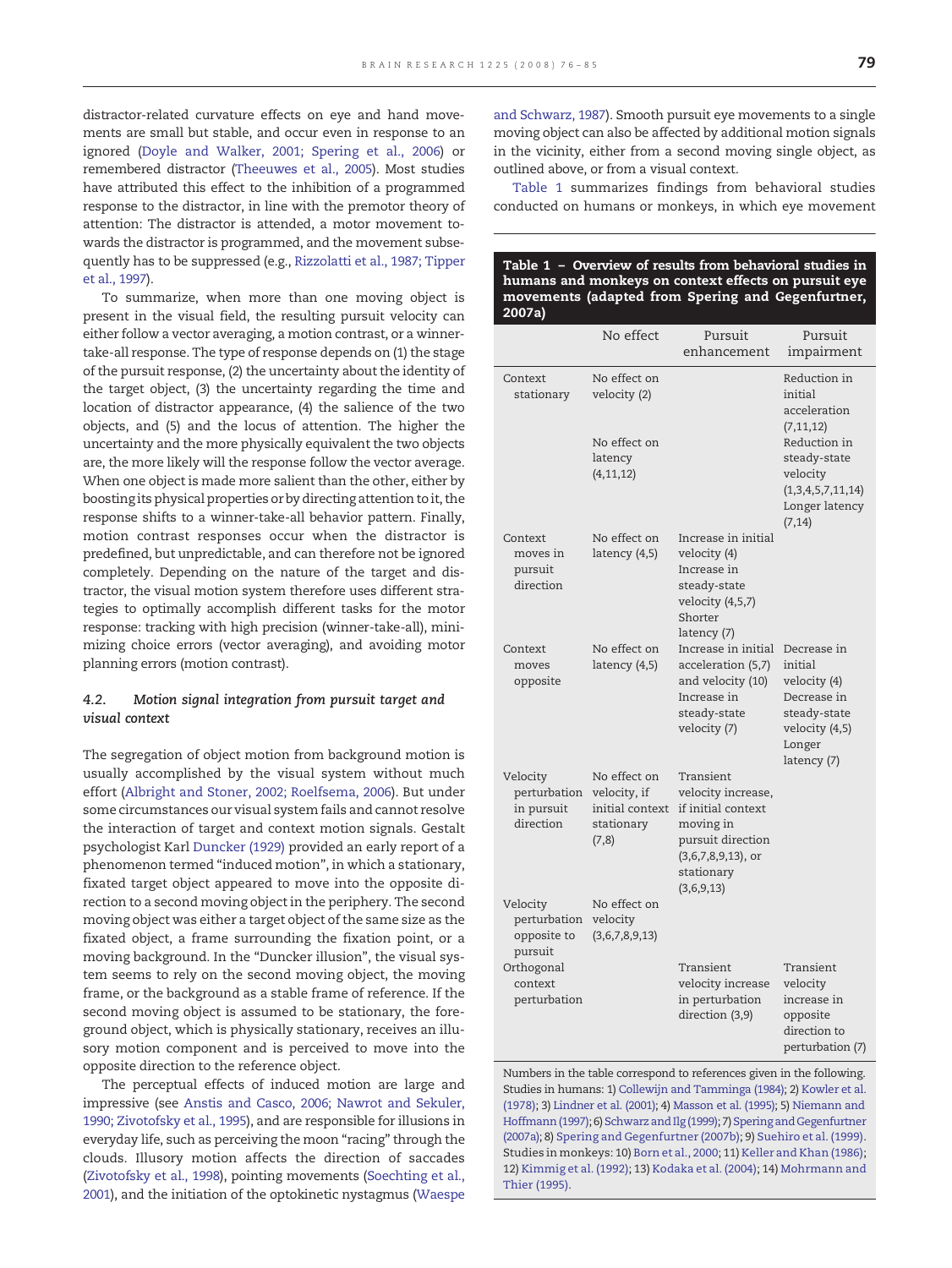responses to target and context motion were measured. Although these studies differ with regard to species, paradigm (i.e., target velocity, type and velocity of context used, instruction), and set-up, there are some clear general tendencies.

Pursuit of a small object on a stationary textured background was generally found to be impaired, and initial acceleration and steady-state velocity were reduced [\(Collewijn and Tamminga,](#page-7-0) [1984; Lindner et al., 2001; Masson et al., 1995; Niemann and](#page-7-0) [Hoffmann, 1997; Spering and Gegenfurtner, 2007a; Keller and](#page-7-0) [Khan, 1986; Kimmig et al., 1992; Mohrmann and Thier, 1995\)](#page-7-0). This suppressive effect of a stationary background was retained over a large area of space, and not restricted to the central part of the visual field that directly surrounded the target [\(Kimmig](#page-8-0) [et al., 1992; Spering and Gegenfurtner, 2007a](#page-8-0)).

Results concerning the effects of a stationary or moving context on pursuit latency are inconclusive. Generally, context effects on latency can be caused by perceptual, motor, or cognitive mechanisms. It has been suggested that latency effects result from the observer's inability to attend to the target in the presence of a textured context, because the context renders the target less salient ([Masson et al., 1995\)](#page-8-0). However, in all studies reported here, the target does not come on suddenly, but is presented before the context appears or starts to move. Studies using single moving targets showed that when a distractor moved into the same direction as a target, latency was decreased. When the distractor moved opposite to the target direction, latency increased, irrespective of whether the monkey attended to the distractor or not ([Ferrera and Lisberger,](#page-7-0) [1995](#page-7-0)). It is therefore more likely that latency effects [\(Table 1](#page-3-0)) are directly related to perceptual or motor factors, rather than to cognitive factors. Alternatively, the delay in pursuit initiation could be caused by the suppression of context-induced optokinetic nystagmus (OKN). When the context is stationary or moving counter-phase to the context, active pursuit of the target causes a retinal image shift of the context opposite to the target direction. Such context-induced retinal image motion drives a passive pursuit or slow-phase optokinetic response into the opposite direction. In order to smoothly track the target, the OKN has to be suppressed [\(Lindner and Ilg, 2006; Worfolk and](#page-8-0) [Barnes, 1992; Wyatt and Pola, 1984](#page-8-0)), possibly causing the delay in initiating pursuit.

For moving backgrounds, most studies provide evidence for a spatial averaging of motion signals (motion assimilation). A background moving into the same direction as the pursuit target increased pursuit velocity, whereas a background moving into the opposite direction decreased eye velocity ([Masson](#page-8-0) [et al., 1995\)](#page-8-0). Similarly, a brief background perturbation evoked a transient increase in eye velocity into the direction of the perturbation ([Kodaka et al., 2004; Lindner et al., 2001; Schwarz](#page-8-0) [and Ilg, 1999; Spering and Gegenfurtner, 2007a,b; Suehiro et al.,](#page-8-0) [1999](#page-8-0)), when the background was moving into the same direction as the target. Pursuit was not affected by changes in background velocity, when the background moved opposite to the pursuit target. This asymmetry in context effects was attributed to an asymmetry in the suppression of the OKN ([Lindner and Ilg, 2006\)](#page-8-0). A background moving opposite to the pursuit target evokes OKN with a slow phase into the opposite direction to pursuit, thereby counteracting the pursuit response. Similarly, a background moving along with the pursuit target evokes an OKN into the same direction as pursuit,

thereby boosting eye velocity ([Masson et al., 1995; Raymond](#page-8-0) [et al., 1984; Yee et al., 1983\)](#page-8-0). [Lindner and Ilg \(2006\)](#page-8-0) argue that the suppression of the OKN response during pursuit might be more complete when the background is moving into the direction opposite to the pursuit target.

However, there is some debate over what the effects of an oppositely moving context are. As an alternative to motion assimilation, some studies provide results in line with the idea that relative motion signals (motion contrast) are relevant for controlling pursuit in the presence of a moving background. These studies report an increase in initial acceleration and steady-state velocity, when the background moved into the direction opposite to the pursuit target [\(Born et al., 2000; Nie](#page-7-0)[mann and Hoffmann, 1997; Spering and Gegenfurtner, 2007a\)](#page-7-0). Motion contrast also seems to drive pursuit to a horizontal target in response to brief vertical background perturbations ([Spering and Gegenfurtner, 2007a\)](#page-9-0).

Whereas these results in pursuit are similar to the perceptual effects reported for the Duncker illusion, most other studies ([Table 1](#page-3-0)) show that eye movements follow motion assimilation when a dynamic background is present. A direct comparison between perception and pursuit of a moving target surrounded by a visual context is therefore necessary, to resolve the question whether motion signals from target and context are integrated in the same way for pursuit and perception.

### 5. Contextual effects on pursuit and motion perception

Generally, psychophysical studies in humans and monkeys have shown an excellent agreement between perceptual judgments of motion direction or velocity, and pursuit eye movements ([Watamaniuk and Heinen, 1999; Beutter and Stone,](#page-9-0) [2000; Stone and Krauzlis, 2003; Gegenfurtner et al., 2003;](#page-9-0) [Krukowski and Stone, 2005; Braun et al., 2006; Osborne et al.,](#page-9-0) [2006\)](#page-9-0). A tight link between motion perception and pursuit eye movements has also been implied by neurophysiological studies that demonstrated the involvement of the middle temporal visual area (MT) in motion perception (e.g., [News](#page-8-0)[ome and Paré, 1988; Newsome et al., 1989; Salzman et al.,](#page-8-0) [1990\)](#page-8-0), and pursuit eye movements (e.g., [Newsome et al., 1985;](#page-8-0) [Komatsu and Wurtz, 1988; Groh et al., 1997; Lisberger and](#page-8-0) [Movshon, 1999](#page-8-0)). Imaging studies in healthy human observers have underlined the role of area MT in motion perception (e.g., [Tootell et al., 1995; Marcar et al., 1997; Huk and Heeger, 2000\)](#page-9-0), and in pursuit eye movements (e.g., [Konen et al., 2005; Nagel](#page-8-0) [et al., 2006](#page-8-0)). Taken together, these results point to a shared motion processing system for perception and pursuit.

Some behavioral studies have found differences between pursuit and motion perception. [Churchland et al. \(2003\)](#page-7-0) had observers discriminate between the directions of two trajectories along the cardinal or oblique axes. In line with the wellknown oblique-effect, direction discrimination performance was better along the cardinal axes, but this anisotropy was not observed in the initial pursuit response. Irrespective of target direction, the eye movement response discriminated equally well between cardinal and oblique object motion. Conclusions about separate computations for perception and pursuit are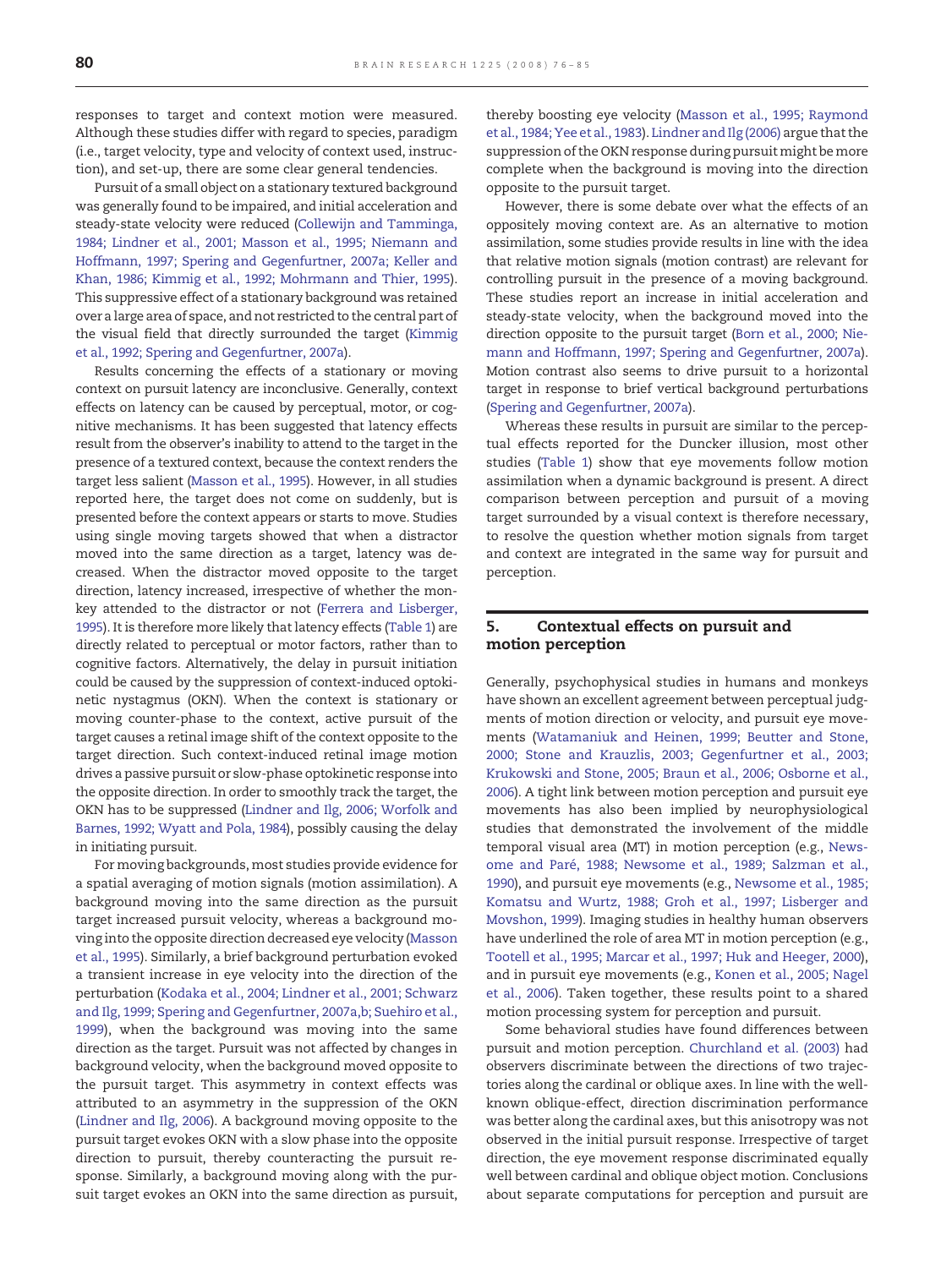difficult to draw from this work. A follow-up paper by [Kru](#page-8-0)[kowski and Stone \(2005\)](#page-8-0) with the same paradigm reported an oblique-effect in perception and pursuit. Thus, there is strong evidence for shared motion processing for perception and pursuit.

However, most of the behavioral studies reported here used a classic set-up for smooth pursuit experiments with a single, bright dot moving across a uniform grey background. In the real world, the motion processing system is confronted with a more difficult task when a motion signal has to be extracted from a target of interest moving across a dynamic textured context. If the tight link between perception and pursuit indeed holds for more complex and dynamic visual situations, pursuit and perception should be similarly affected by a moving visual context.

Some studies have looked at motion perception during pursuit eye movements in response to a target surrounded by a context ([Raymond et al., 1984; Schweigart et al., 2003\)](#page-8-0). These studies did not directly compare perception and pursuit on the same trial. [Zivotofsky \(2005\)](#page-9-0) used a variation of the Duncker illusion, in which a pursuit target was moving horizontally across a vertically drifting random dot pattern. The motion percept followed the Duncker illusion, i.e., the target was perceived to move into the opposite direction to background motion direction. Pursuit eye movements, on the other hand, were initiated in the direction of background motion, followed by a gradual shift in the direction of horizontal target motion.

Illusory motion of a visual background has been reported as a consequence of moving the eyes. In the "Filehne illusion" [\(Filehne, 1922; Mack and Herman, 1973](#page-7-0)), observers perceive a small background movement opposite to the eye movement direction when a moving target is smoothly tracked across a

stationary visual background. This illusion is found in healthy human observers ([Haarmeier and Thier, 1998](#page-7-0)), as well as in a patient with bilateral extrastriate cortex lesions who could not compensate for self-motion induced retinal image motion [\(Haarmeier et al., 1997\)](#page-7-0). Usually, we are not aware of retinal image motion that results from our own movements, because the retinal motion signal is subtracted from an internal reference signal (efference copy). In the Filehne illusion, however, this comparison between eye-movement (self-) induced and object-motion (externally) induced retinal image motion is incomplete, and the resulting error signal is not compensated.

[Spering and Gegenfurtner \(2007b\)](#page-9-0) analyzed motion perception and pursuit eye movements in human observers in response to step changes in target and context velocities. In each trial, pursuit target and visual context were independently perturbed simultaneously to briefly increase or decrease in velocity. Observers had to track the target and estimate whether target velocity had increased or decreased. Pursuit eye movements followed the vector average of target and context motion (Fig. 2a). The perceptual response was clearly different from the pursuit response: When target velocity remained unchanged, and the context briefly moved faster, eye velocity increased (vector average or motion assimilation), but target velocity was judged to be slower than before the perturbation (motion contrast). Observers systematically underestimated target velocity when context velocity increased, and overestimated target velocity when context velocity decreased (Fig. 2b). When a moving target is surrounded by a dynamic visual context, perception and pursuit can therefore differ: Perception is driven by a relative velocity signal and follows motion contrast, pursuit is driven by an average velocity signal and follows motion assimilation (Fig. 2c).



Fig. 2 – Mean pursuit and perceptual responses to velocity perturbations in target and context for five observers from a study by [Spering and Gegenfurtner \(2007b\).](#page-9-0) (a) Eye velocity responses to five context perturbation velocities with fixed target velocity (11.3°/s). Individual data points are means± SEM. The solid black line denotes the prediction of the assimilation model. (b) Perceptual judgment of target velocity (proportion faster; mean ± SEM) for same conditions as in (a). (c) Scatter plot of correlations between model predictions for assimilation and contrast and pursuit velocity (black) and perceived velocity (red). Filled circles, 100 ms perturbation interval ( $n=5$ ); hollow circles, 250 ms perturbation ( $n=5$ ). Class boundaries divide the plot into zones in which responses are classified as assimilation-type or contrast-type responses. Data points falling in the region marked "assimilation" are better predicted by the assimilation model, data points falling in the "contrast" region are better predicted by the contrast model. The correlation coefficients for these data points significantly differ from each other. Data points falling in between the boundaries are considered as unclassified, which means that responses are well predicted by both models because correlation coefficients do not significantly differ from each other (adapted from [Spering and Gegenfurtner,](#page-9-0) [2007b](#page-9-0), p. 1358).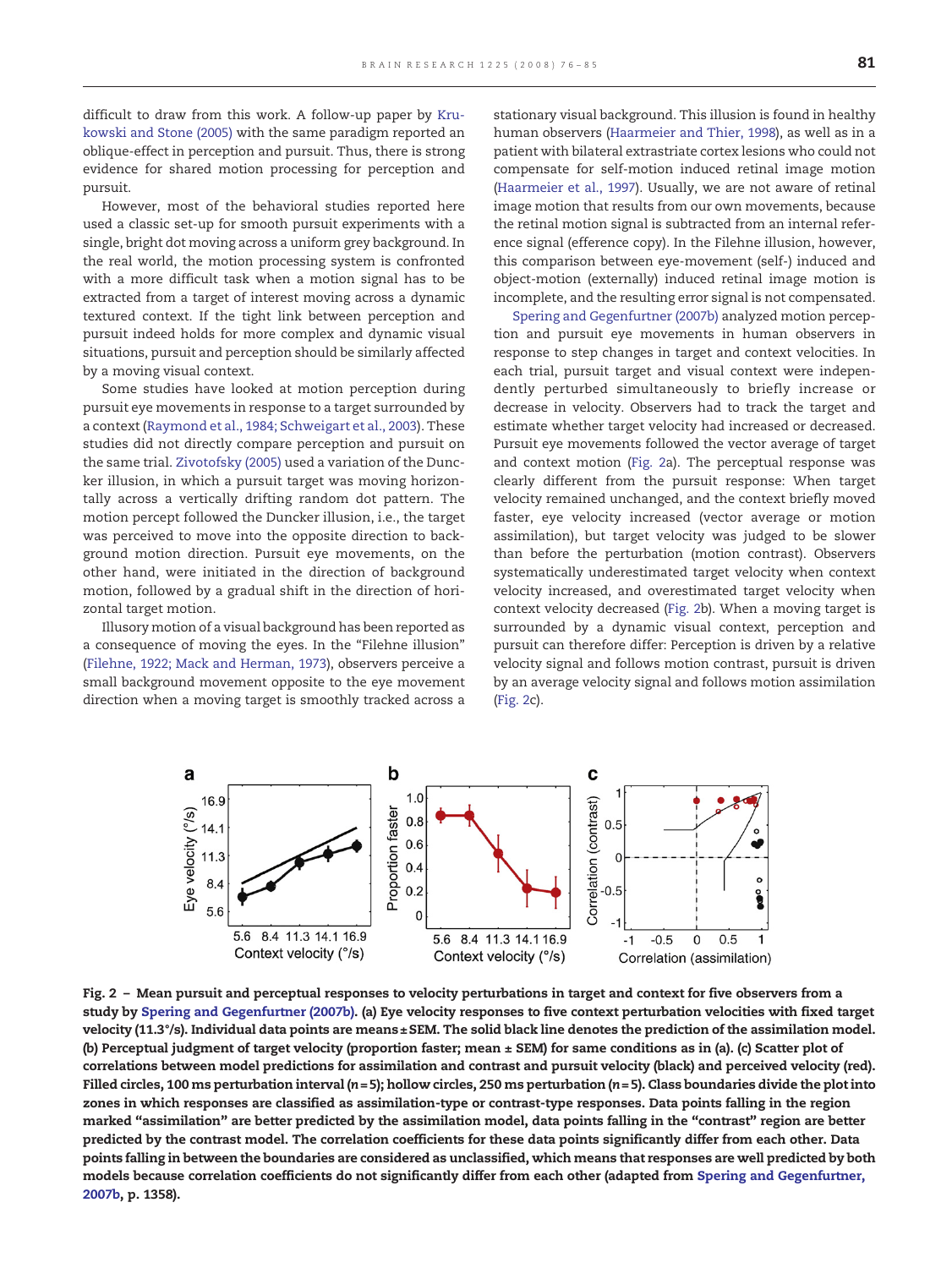A series of control experiments ruled out alternative explanations for the opposing effects of context motion on perception and pursuit. It was shown that the perceptual effect was not merely the result of a compensation for vector averaging, and therefore independent of the effect on pursuit ([Spering and Gegenfurtner, 2007b\)](#page-9-0). When the background moved into the opposite direction to the pursuit target the eye movement was unaffected, while perception still followed motion contrast. In contrast to what has been shown for the Filehne illusion (e.g., [Haarmeier and Thier, 1998\)](#page-7-0), the opposing effects in pursuit and perception in the [Spering and Gegen](#page-9-0)[furtner \(2007b\)](#page-9-0) study were therefore not due to an inability to compensate for eye movements.

Despite the strong evidence for shared motion processing systems for perception and pursuit, there are some situations in which both types of behavior differ. The opposing effects of a dynamic context reflect the different needs for perception and pursuit. For the perceptual system, it is the most important task to isolate and segment a moving object from the background. This can be done by accentuating speed differences and calculating the relative velocity difference between object and background. Information about the absolute speed is not relevant for this task. For smooth pursuit eye movements, on the other hand, the most immediate demand is to extract a precise velocity signal in order to initiate and maintain an accurate eye movement. Integrating over a larger spatial region will generally improve this calculation, unless the relevant context contains a different motion signal.

The results obtained in [Spering and Gegenfurtner \(2007b\)](#page-9-0) are for the steady-state phase of pursuit only. Other studies have reported motion contrast effects of background perturbations on initial pursuit acceleration or velocity [\(Table 1,](#page-3-0) e.g., [Born et al., 2000; Niemann and Hoffmann, 1997; Spering and](#page-7-0) [Gegenfurtner, 2007a](#page-7-0)). These studies imply that the mechanisms for integrating target and context motion signals might differ during pursuit initiation and maintenance. It is possible that the pursuit system is differentially sensitive to peripheral motion signals during the open- and closed-loop phase. Similar to the idea that motion contrast and assimilation are used to suit different task requirements, contrast and assimilation mechanisms could also be matched to the differential requirements of the open- versus closed-loop pursuit phase. During open-loop pursuit, the system is challenged to produce an eye movement into the correct direction and at a short latency. To achieve this, it seems more important to segment the target from its context than to derive a precise velocity signal. The earliest phase of the pursuit response has indeed been shown to be less sensitive to visual stimulus properties such as velocity ([Lisberger et al., 1987](#page-8-0)). At a later stage of the pursuit response, it seems more important to match eye velocity to target velocity. The precision of the extracted velocity signal is usually enhanced when the system integrates over a large spatial region. Further evidence that different computational mechanisms might be used to extract a velocity signal during the open- and closed-loop phase of pursuit comes from a study by [Recanzone and Wurtz \(1999\)](#page-8-0). Using a paradigm with two potential pursuit targets, these authors report that activity in MT neurons can shift from a vector averaging to a winner-take-all response with increasing time to respond to the target and increasing information about its

motion trajectory. Similarly, [Born et al. \(2006\)](#page-7-0) show that the integration of motion signals for pursuit changes over time. In this study, monkeys had to smoothly track moving, tilted line stimuli, thereby creating an "aperture problem" situation. Pursuit initiation during the first 40 ms was based on a relatively coarse estimate of local (1D) motion information, resulting in a substantial tracking error into the local motion direction (see also [Masson and Stone, 2002](#page-8-0)). The relative importance of 2D velocity information increased over time, and subsequent pursuit went into the veridical motion direction. In a study on individual differences in the pursuit response, [Wilmer and Nakayama \(2007\)](#page-9-0) show that open-loop pursuit is determined by low-level motion signals in which stimulus motion is derived directly from luminance changes in the retinal image. Closed-loop pursuit after the first catchup saccade follows high-level motion signals that rely on salient features in the image that are tracked over time.

In addition to the phase of pursuit, the mechanism used for motion signal integration seems to be most crucially determined by the direction of the context motion. Motion contrast effects on pursuit eye movements were only obtained in studies with contexts moving counter-phase to the target, whereas motion assimilation effects were observed with inphase context motion (see [Table 1\)](#page-3-0).

### 6. Neuronal correlates of contextual effects

The opposite effects of a dynamic context on perception and pursuit bear resemblance with the properties of receptive fields in area MT. For neurons in area MT, which integrate motion signals over space, a variety of center-surround mechanisms have been described ([Allman et al., 1985; Born](#page-7-0) [et al., 2000](#page-7-0)). One type of MT neurons responds best to widefield motion stimuli, which extend the area of the classical receptive field, indicating a reinforcing surround. The other type of MT neurons does not respond to these stimuli, indicating an antagonistic surround. The existence of MT neurons with excitatory and inhibitory center-surround interactions has been taken as evidence for parallel processing of global and local motion information in area MT [\(Born and](#page-7-0) [Tootell, 1992](#page-7-0)) and in areas that receive projections from MT ([Berezovskii and Born, 2000](#page-7-0)). The perceptual and pursuit responses reported in [Spering and Gegenfurtner \(2007b\)](#page-9-0) carry a clear signature of antagonistic and reinforcing surrounds. Perceptual responses, resulting from the computation of relative motion signals, might be mediated by motionsensitive neurons with antagonistic surrounds (local-motion sites) in area MT. Pursuit responses, on the other hand, might be mediated by neurons with receptive fields that spatially sum over larger regions of the visual field (global-motion sites) in area MT. Motion information for perception and pursuit might therefore be processed in separate but parallel processing streams in local- and global-motion sites in area MT.

#### 7. Summary

Given the complexity and variety of our natural environment, our visual system has to be highly adaptable to different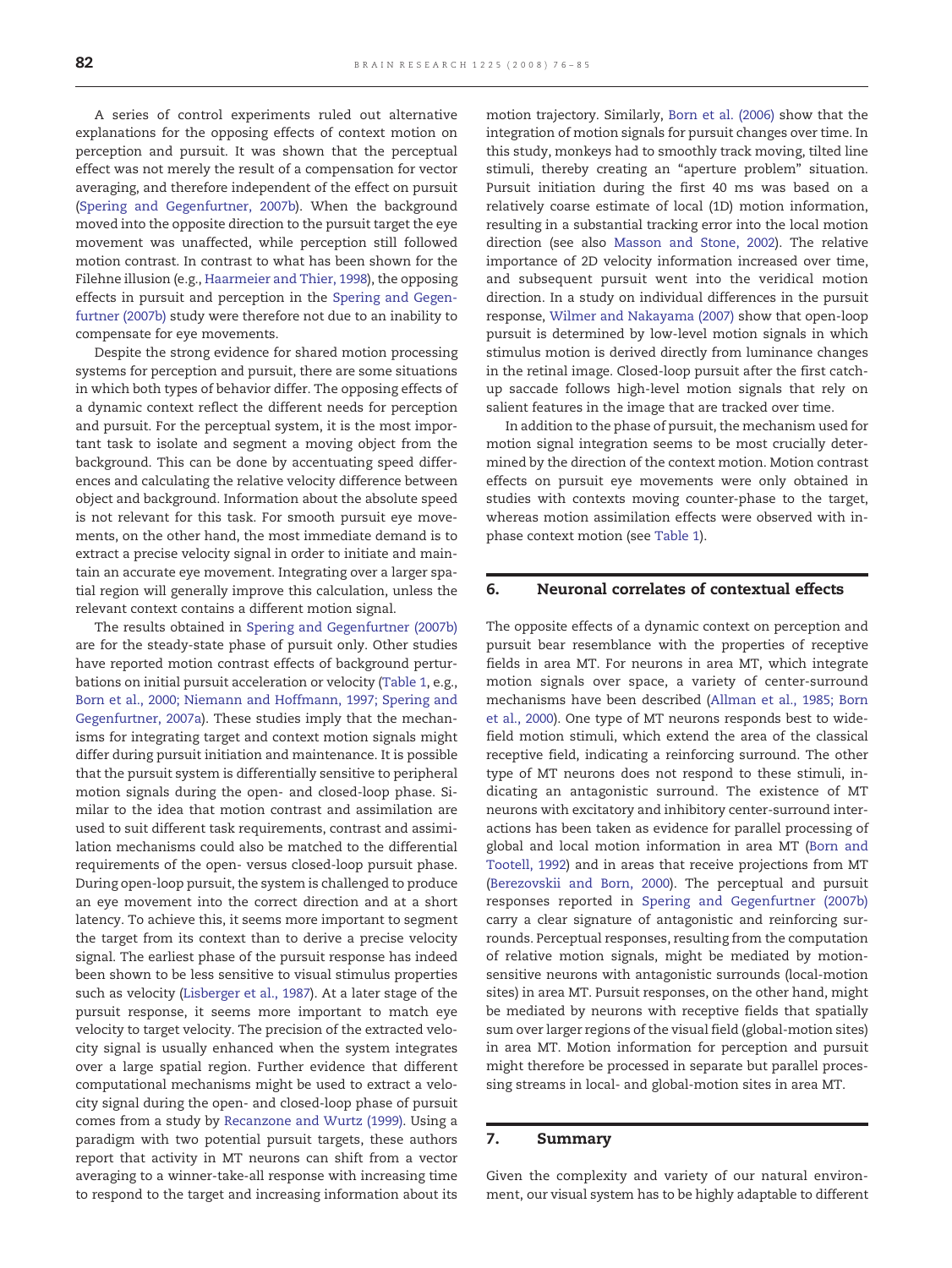<span id="page-7-0"></span>contexts and requirements, in order to guide motor action appropriately. In this review, we have summarized studies that provide evidence for the strong influence of context and task on smooth pursuit eye movements. Depending on the nature of the visual context and the requirement for the eye movement, motion signal integration for pursuit can follow different computational mechanisms. We have also provided evidence for separate motion processing mechanisms of target and context motion signals for motion perception and pursuit, with a potential neural correlate of these mechanisms in area MT. Motion perception and pursuit are tightly linked with regard to the brain areas that process the motion signal, but the underlying integration algorithms might differ.

#### REFERENCES

- Albright, T.D., Stoner, G.R., 2002. Contextual influences on visual processing. Ann. Rev. Neurosci. 25, 339–379.
- Allman, J.M., Miezin, F., McGuinness, E., 1985. Direction- and velocity-specific responses from beyond the classical receptive field in the middle temporal visual area (MT). Perception 14, 105–126.
- Anstis, S., Casco, C., 2006. Induced movement: the flying bluebottle illusion. J. Vis. 6, 1087–1092.
- Ben, H.S., Page, W., Duffy, C., Pouget, A., 2003. MSTd neuronal basis functions for the population encoding of heading direction. J. Neurophysiol. 90, 549–558.
- Beutter, B.R., Stone, L.S., 2000. Motion coherence affects human perception and pursuit similarly. Vis. Neurosci. 17, 139–153.
- Berezovskii, V.K., Born, R.T., 2000. Specificity of projections from wide-field and local motion-processing regions within the middle temporal visual area of the owl monkey. J. Neurosci. 20, 1157–1169.
- Born, R.T., Tootell, R.B., 1992. Segregation of global and local motion processing in primate middle temporal visual area. Nature 357, 497–499.
- Born, R.T., Bradley, D.C., 2005. Structure and function of visual area MT. Ann. Rev. Neurosci. 28, 157–189.
- Born, R.T., Groh, J.T., Zhao, R., Lukasewysc, S.J., 2000. Segregation of object and background motion in visual area MT: effects of microstimulation on eye movements. Neuron 2, 725–734.
- Born, R.T., Pack, C.C., Ponce, C.R., Yi, S., 2006. Temporal evolution of 2-dimensional direction signals used to guide eye movements. J. Neurophysiol. 95, 284–300.
- Braun, D.I., Pracejus, L., Gegenfurtner, K.R., 2006. Motion aftereffect elicits smooth pursuit eye movements. J. Vis. 6, 671–684.
- Bremmer, F., Distler, C., Hoffmann, K.P., 1997. Eye position effects in monkey cortex. II. Pursuit- and fixation-related activity in posterior parietal areas LIP and 7A. J. Neurophysiol. 77, 962–977.
- Britten, K.H., 2003. The middle temporal area: motion
- processing and the link to perception. In: Chalupa, L.M., Werner, J.F. (Eds.), The Visual Neurosciences. MIT Press, Cambridge, MA, pp. 1203–1216.
- Carl, J.R., Gellman, R.S., 1987. Human smooth pursuit: stimulus-dependent responses. J. Neurophysiol. 5, 1446–1463. Carpenter, R.H.S., 1988. Movements of the Eyes. Pion, London.
- Churchland, A.K., Gardner, J.L., Chou, I., Priebe, N.J., Lisberger, S.G., 2003. Directional anisotropies reveal a functional segregation of visual motion processing for perception and action. Neuron 37, 1001–1011.
- Collewijn, H., Tamminga, E.P., 1984. Human smooth pursuit and saccadic eye movements during voluntary pursuit of different target motions on different backgrounds. J. Physiol. 351, 217–250.
- DeBrouwer, S., Yuksel, D., Blohm, G., Missal, M., Lefèvre, P., 2002. What triggers catch-up saccades during visual tracking? J. Neurophysiol. 87, 1646–1650.
- Doyle, M., Walker, R., 2001. Curved saccade trajectories: voluntary and reflexive saccades curve away from irrelevant distractors. Exp. Brain Res. 139, 333–344.
- Duffy, C.J., Wurtz, R.H., 1991. Sensitivity of MST neurons to optic flow stimuli. I. A continuum of response selectivity to large-field stimuli. J. Neurophysiol. 65, 1329–1345.
- Duncker, K., 1929. Ueber German induzierte Bewegung: Ein Beitrag zur Theorie optisch wahrgenommener Bewegung [On induced motion: a contribution to the theory of optically perceived motion]. Psychol. Forsch. 12, 180–259.
- Duersteler, M.R., Wurtz, R.H., 1988. Pursuit and optokinetic deficits following chemical lesions of cortical areas MT and MST. J. Neurophysiol. 60, 940–965.
- Ferrera, V.P., 2000. Task-dependent modulation of the sensorimotor transformation for smooth pursuit eye movements. J. Neurophysiol. 84, 2725–2738.
- Ferrera, V.P., Lisberger, S.J., 1995. Attention and target selection for smooth pursuit eye movements. J. Neurosci. 15, 7472–7484.
- Ferrera, V.P., Lisberger, S.G., 1997. Neuronal responses in visual areas MT and MST during smooth pursuit target selection. J. Neurophysiol. 78, 1433–1446.
- Filehne, W.U., 1922. Ueber das optische German Wahrnehmen von Bewegungen [On the visual perception of movement]. Z. Sinnesphysiol. 53, 134–145.
- Fukushima, K., 2003. Frontal cortical control of smooth-pursuit. Curr. Op. Neurobiol. 13, 647–654.
- Garbutt, S., Lisberger, S.J., 2006. Directional cuing of target choice in human smooth pursuit eye movements. J. Neurosci. 26, 12479–12486.
- Gegenfurtner, K.R., Xing, D., Scott, B.H., Hawken, M.J., 2003. A comparison of pursuit eye movement and perceptual performance in speed discrimination. J. Vis. 3, 865–876.
- Gottlieb, J.P., MacAvoy, M.G., Bruce, C.J., 1994. Neural responses related to smooth-pursuit eye movements and their correspondence with electrically elicited smooth eye movements in the primate frontal eye field. J. Neurophysiol. 72, 1634–1653.
- Groh, J.M., Born, R.T., Newsome, W.T., 1997. How is a sensory map read out? Effects of microstimulation in visual area MT on saccades and smooth pursuit eye movements. J. Neurosci. 17, 4312–4330.
- Haarmeier, P., Thier, P., 1998. An electrophysiological correlate of visual motion awareness in man. J. Cogn. Neurosci. 10, 464–471.
- Haarmeier, T., Thier, P., Repnow, M., Petersen, D., 1997. False perception of motion in a patient who cannot compensate for eye movements. Nature 389, 849–852.
- Heide, W., Kurzidim, K., Kömpf, D., 1996. Deficits of smooth pursuit eye movements after frontal and parietal lesions. Brain 119, 1951–1969.
- Huk, A.C., Heeger, D.J., 2000. Task-related modulation of visual cortex. J. Neurophysiol. 83, 3525–3536.
- Ilg, U.J., 1997. Slow eye movements. Progr. Neurobiol. 53, 293–329.
- Ilg, U.J., 2002. Commentary: smooth pursuit eye movements: from low-level to high-level vision. Progr. Brain Res. 140, 179–298.
- Ilg, U.J., Churan, J., 2004. Motion perception without explicit activity in areas MT and MST. J. Neurophysiol. 92, 1512–1523.
- Ilg, U.J., Thier, P., 2003. Visual tracking neurons in primate area MST are activated by smooth-pursuit eye movements of an "imaginary" target. J. Neurophysiol. 90, 1489–1502.
- Ilg, U.J., Schumann, S., 2007. Primate area MSTl is involved in the generation of goal-directed eye and hand movements. J. Neurophysiol. 97, 761–771.
- Keller, E.L., Khan, N.S., 1986. Smooth-pursuit initiation in the presence of a textured background in monkey. Vis. Res 26, 943–955.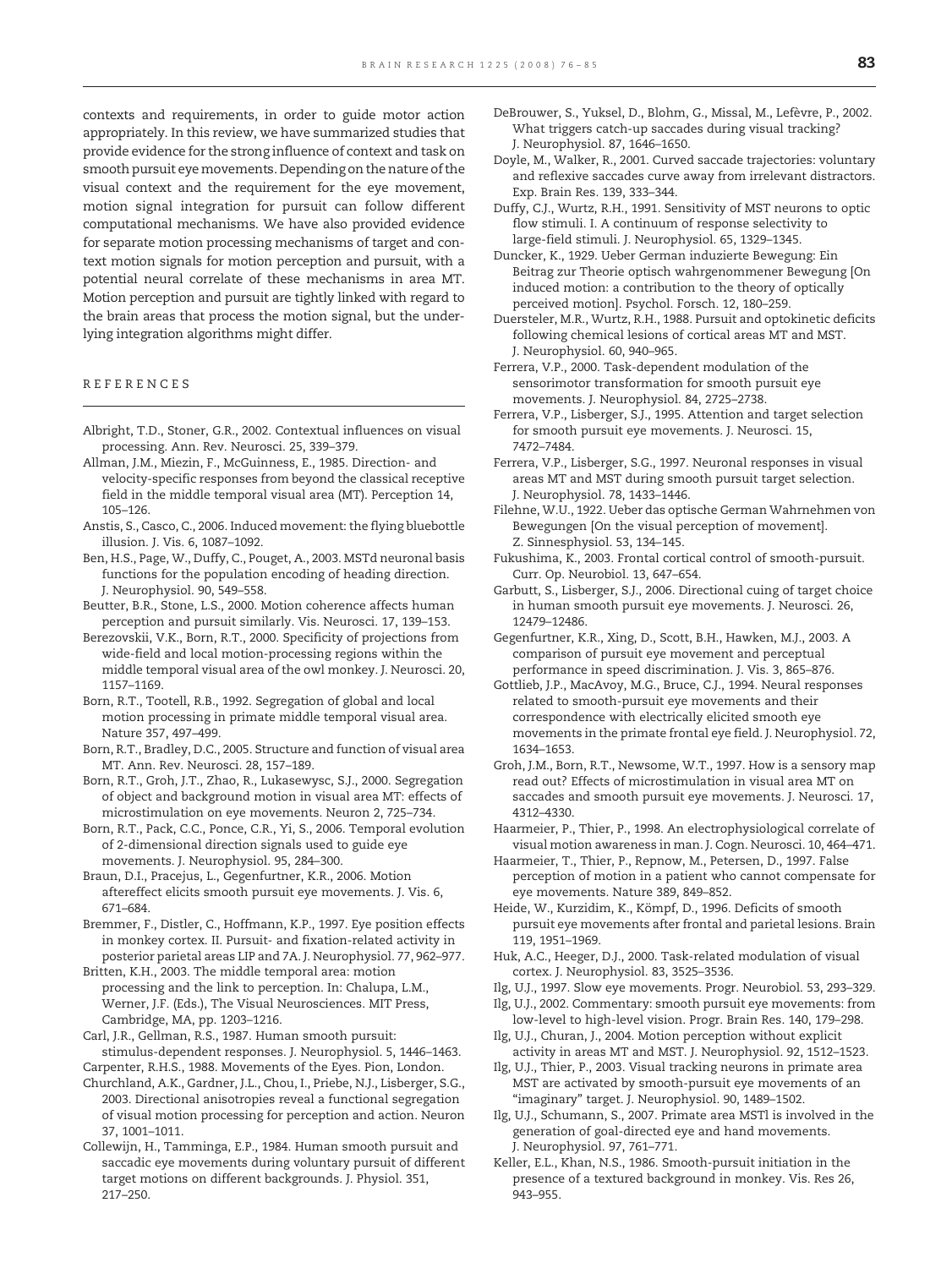- <span id="page-8-0"></span>Keller, E.L., Heinen, S.J., 1991. Generation of smooth-pursuit eye movements: neuronal mechanisms and pathways. Neurosci. Res. 11, 79–107.
- Kimmig, H.G., Miles, F.A., Schwarz, U., 1992. Effects of stationary textured backgrounds on the initiation of pursuit eye movements in monkeys. J. Neurophysiol. 68, 2147–2164.
- Kodaka, Y., Miura, K., Suehiro, K., Takemura, A., Kawano, K., 2004. Ocular tracking of moving targets: effects of perturbing the background. J. Neurophysiol. 91, 2474–2483.
- Komatsu, H., Wurtz, R.H., 1988. Relation of cortical areas MT and MST to pursuit eye movements. I. Localization and visual properties of neurons. J. Neurophysiol. 60, 580–603.
- Komatsu, H., Wurtz, R.H., 1989. Modulation of pursuit eye movements by stimulation of cortical areas MT and MST. J. Neurophysiol. 62, 31–47.
- Konen, C.S., Kleiser, R., Seitz, R.J., Bremmer, F., 2005. An fMRI study of optokinetic nystagmus and smooth pursuit eye movements in humans. Exp. Brain Res. 135, 203–216.
- Kowler, E., 1990. The role of visual and cognitive processes in the control of eye movement. In: Kowler, E. (Ed.), Eye Movements and their Role in Visual and Cognitive Processes. Elsevier, Amsterdam, pp. 1–70.
- Kowler, E., Murphy, B.J., Steinman, R.M., 1978. Velocity matching during smooth pursuit of different targets on different backgrounds. Vis. Res 18, 603–605.
- Krauzlis, R.J., 2004. Recasting the smooth pursuit eye movement system. J. Neurophysiol. 91, 591–603.
- Krauzlis, R.J., 2005. The control of voluntary eye movements: new perceptives. Neuroscientist 91, 124–137.
- Krukowski, A.E., Stone, L.S., 2005. Expansion of direction space around the cardinal axes revealed by smooth pursuit eye movements. Neuron 45, 315–323.
- Land, M.F., 1999. Motion and vision: why animals move their eyes. J. Comp. Physiol. 185, 341–352.
- Leigh, R.J., Zee, D.S., 2006. The Neurology of Eye Movements, 4th ed. Oxford University Press, New York.
- Lindner, A., Ilg, U.J., 2006. Suppression of optokinesis during smooth pursuit eye movements revisited: the role of extraretinal information. Vis. Res. 46, 761–767.
- Lindner, A., Schwarz, U., Ilg, U.J., 2001. Cancellation of self-induced retinal image motion during smooth pursuit eye movements. Vis. Res. 41, 1685–1694.
- Lisberger, S.G., Westbrook, L.E., 1985. Properties of visual inputs that initiate horizontal smooth pursuit eye movements in monkeys. J. Neurosci. 5, 1662–1673.
- Lisberger, S.G., Ferrera, V.P., 1997. Vector averaging for smooth pursuit eye movements initiated by two moving targets in monkeys. J. Neurosci. 17, 7490–7502.
- Lisberger, S.G., Movshon, J.A., 1999. Visual motion analysis for pursuit eye movements in area MT of macaque monkeys. J. Neurosci. 19, 2222–2246.
- Lisberger, S.G., Morris, E.J., Tychsen, L., 1987. Visual motion processing and sensory-motor integration for smooth pursuit eye movements. Ann. Rev. Neurosci. 10, 97–129.
- Mack, A., Herman, E., 1973. Position constancy during pursuit eye movements: an investigation of the Filehne illusion. Q. J. Exp. Psychol. 25, 71–84.
- Marcar, V.L., Zihl, J., Cowey, A., 1997. Comparing the visual deficits of a motion blind patient with the visual deficits of monkeys with area MT removed. Neuropsychol 35, 1459–1465.
- Masson, G.S., Stone, L.S., 2002. From following edges to pursuing objects. J. Neurophysiol. 88, 2869–2873.
- Masson, G., Proteau, L., Mestre, D.R., 1995. Effects of stationary and moving textured backgrounds on the visuo-oculo-manual tracking in humans. Vis. Res. 35, 837–852.
- Missal, M., Heinen, S.J., 2004. Supplementary eye fields stimulation facilitates anticipatory pursuit. J. Neurophysiol. 92, 1257–1262.
- Mohrmann, H., Thier, P., 1995. The influence of structured visual backgrounds on smooth-pursuit initiation, steady-state pursuit, and smooth pursuit termination. Biol. Cybern. 73, 83–93.
- Movshon, J.A., Adelson, E.H., Gizzi, M.S., Newsome, W.T., 1985. The analysis of moving visual patterns. In: Chagas, C., Gattass, R., Gross, C. (Eds.), Pattern Recognition Mechanisms. Springer, New York, pp. 117–151.
- Nagel, M., Sprenger, A., Zapf, S., Erdmann, C., Kömpf, D., Heide, W., Binkofski, F., Lencer, R., 2006. Parametric modulation of cortical activation during smooth pursuit with and without target blanking: an fMRI study. Neuroimage 29, 1319–1325.
- Nakayama, K., 1985. Biological image motion: a review. Vis. Res. 25, 625–660.
- Nawrot, M., Sekuler, R., 1990. Assimilation and contrast in motion perception: explorations in cooperativity. Vis. Res. 30, 1439–1451.
- Newsome, W.T., Paré, E.B., 1988. A selective impairment of motion perception following lesions of the middle temporal visual area (MT). J. Neurosci. 8, 2201–2211.
- Newsome, W.T., Wurtz, R.H., Dürsteler, M.R., Mikami, A., 1985. Deficits in visual motion processing following ibotenic acid lesions of the middle temporal visual area of the macaque monkey. J. Neurosci. 5, 825–840.
- Newsome, W.T., Wurtz, R.H., Komatsu, H., 1988. Relation of cortical areas MT and MST to pursuit eye movements. II. Differentiation of retinal from extraretinal inputs. J. Neurophysiol. 60, 604–620.
- Newsome, W.T., Britten, K.H., Movshon, J.A., 1989. Neuronal correlates of a perceptual decision. Nature 341, 52–54.
- Niemann, T., Hoffmann, K.P., 1997. The influence of stationary and moving textured backgrounds on smooth-pursuit initiation and steady state pursuit in humans. Exp. Brain Res. 115, 531–540.
- Osborne, L.C., Lisberger, S.G., Bialek, W., 2006. A sensory source for motor variation. Nature 437, 412–416.
- Raymond, J.E., Shapiro, K.L., Rose, D.J., 1984. Optokinetic backgrounds affect perceived velocity during ocular tracking. Percept. Psychophys. 36, 221–224.
- Rashbass, C., 1961. The relationship between saccadic and smooth tracking eye movements. J. Physiol. 159, 326–338.
- Recanzone, G.H., Wurtz, R.H., 1999. Shift in smooth pursuit initiation and MT and MST neuronal activity under different stimulus conditions. J. Neurophysiol. 82, 1710–1727.
- Rizzolatti, G., Riggio, L., Dascola, I., Umiltà, C., 1987. Reorienting attention across the horizontal and vertical meridians: evidence in favor of a premotor theory of attention. Neuropsychol 25, 31–40.
- Robinson, D.A., 1965. The mechanics of human smooth pursuit eye movement. J. Physiol. 180, 569–591.
- Robinson, D.A., Gordon, J.L., Gordon, S.E., 1986. A model of the smooth pursuit eye movement system. Biol. Cybern. 55, 43–57.
- Roelfsema, P.R., 2006. Cortical algorithms for perceptual grouping. Ann. Rev. Neurosci. 29, 203–227.
- Rust, N.C., Mante, V., Simoncelli, E.P., Movshon, J.A., 2006. How MT cells analyze the motion of visual patterns. Nat. Neurosci. 9, 1421–1431.
- Salzman, D.C., Britten, K.H., Newsome, W.T., 1990. Cortical microstimulation influences perceptual judgements of motion direction. Nature 346, 174–177.
- Schlack, A., Hoffmann, K.-P., Bremmer, F., 2003. Selectivity of macaque ventral intraparietal area (VIP) for smooth pursuit eye movements. J. Physiol. 551.2, 551–561.
- Schwarz, U., Ilg, U.J., 1999. Asymmetry in visual motion processing. NeuroReport 10, 2477–2480.
- Schweigart, G., Mergner, T., Barnes, G.R., 2003. Object motion perception is shaped by the motor control mechanism of ocular pursuit. Exp. Brain Res. 148, 350–365.